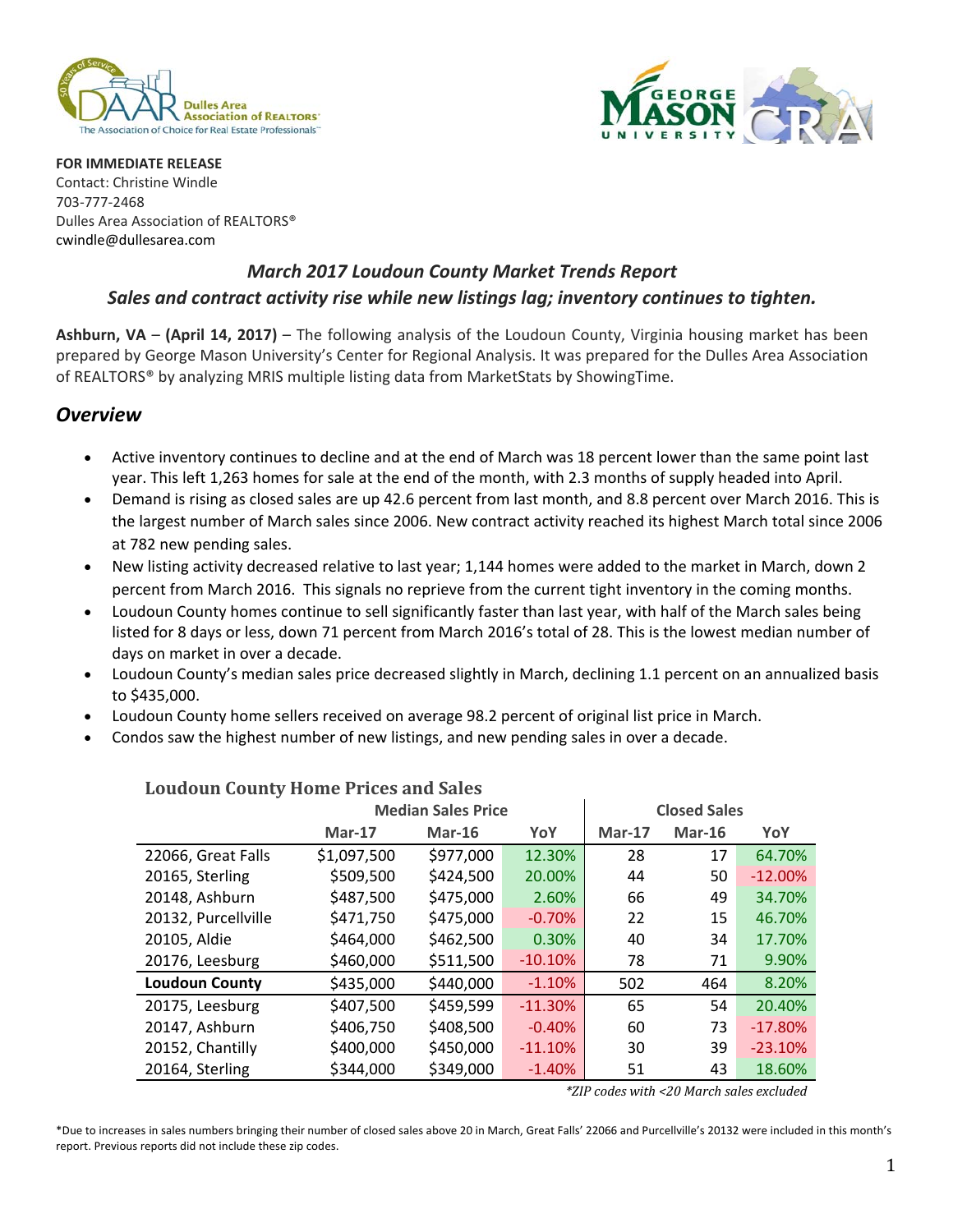### *Home Prices*



- The median sales price of \$435,000 in March represents a slight increase from last month, but was down 1.1 percent from March 2016. Home prices continue to be above the five year average of \$422,000.
- The detached home segment continues to surge at a median sale price of \$612,000—up 12.9 percent vs. March 2016. This represents the highest median price in ten years. Condos (\$275,900; +7.8 percent) and townhouses (\$399,995; +1.0 percent) also saw a year‐over‐year increase in median price level.
- Median price levels were up in four of the ten Loudoun ZIP codes that had with 20 or more sales. These price levels were led by a 20.0 percent gain in Sterling's 20165 making it the second most expensive zip code included in the analysis. With a surge of March sales, Great Falls' 22066 emerges with the highest median sales price of \$1,097,500.
- Chantilly's 20152 and Leesburg's 20175 and 20176 all saw moderate decreases in home sale price, each down about ten percent 10 percent from March 2016.
- Sterling's 20164 remains Loudoun County's most affordable ZIP code, with a median sales price of \$344,000.

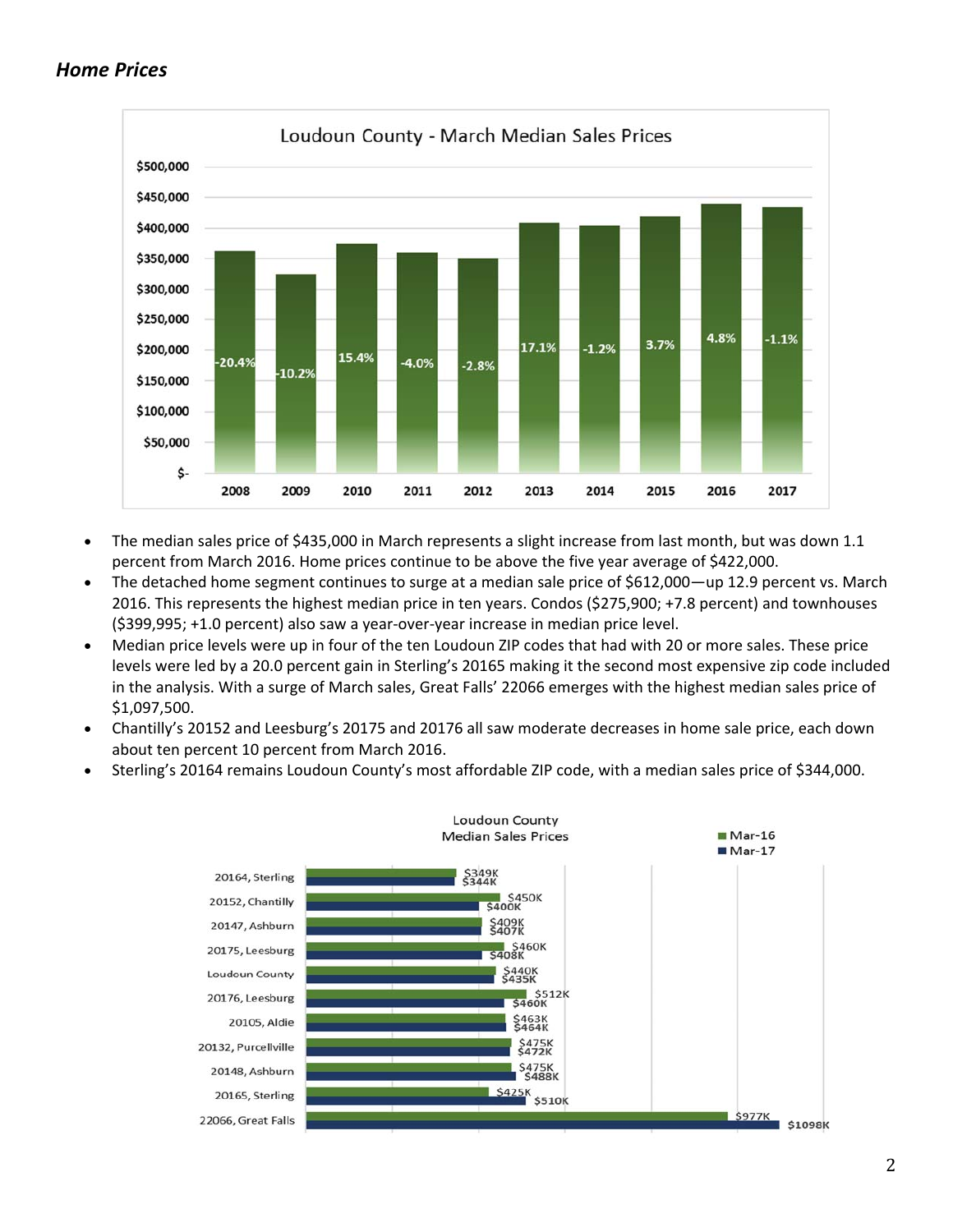# *Closed Sales*



- Loudoun County had 502 closed sales in March—150 more than last month and eight percent more than March 2016. This is highest March sale volume in over a decade.
- Sales of detached homes were down 7.3 percent from last March at 231, while townhouse sales grew 9.6 percent to 182. Condo sales continue to rise and saw their highest March number in more than 10 years at 89, an increase of 81.6 percent year over year.
- March sales increased in seven of the ten Loudoun ZIP codes analyzed, led by a 64.7 percent spike in Great Falls' 22066, where sales increased from 17 to 28 over last year. Purcellville's 20132 (+46.7 percent) and Ashburn's 20148 (+34.7 percent) also had large increases in closed sales from March 2016.
- Chantilly's 20152 is down 9 sales from March 2016, while Ashburn's 20147 saw sales decrease 17.8 percent (13 sales).

![](_page_2_Figure_6.jpeg)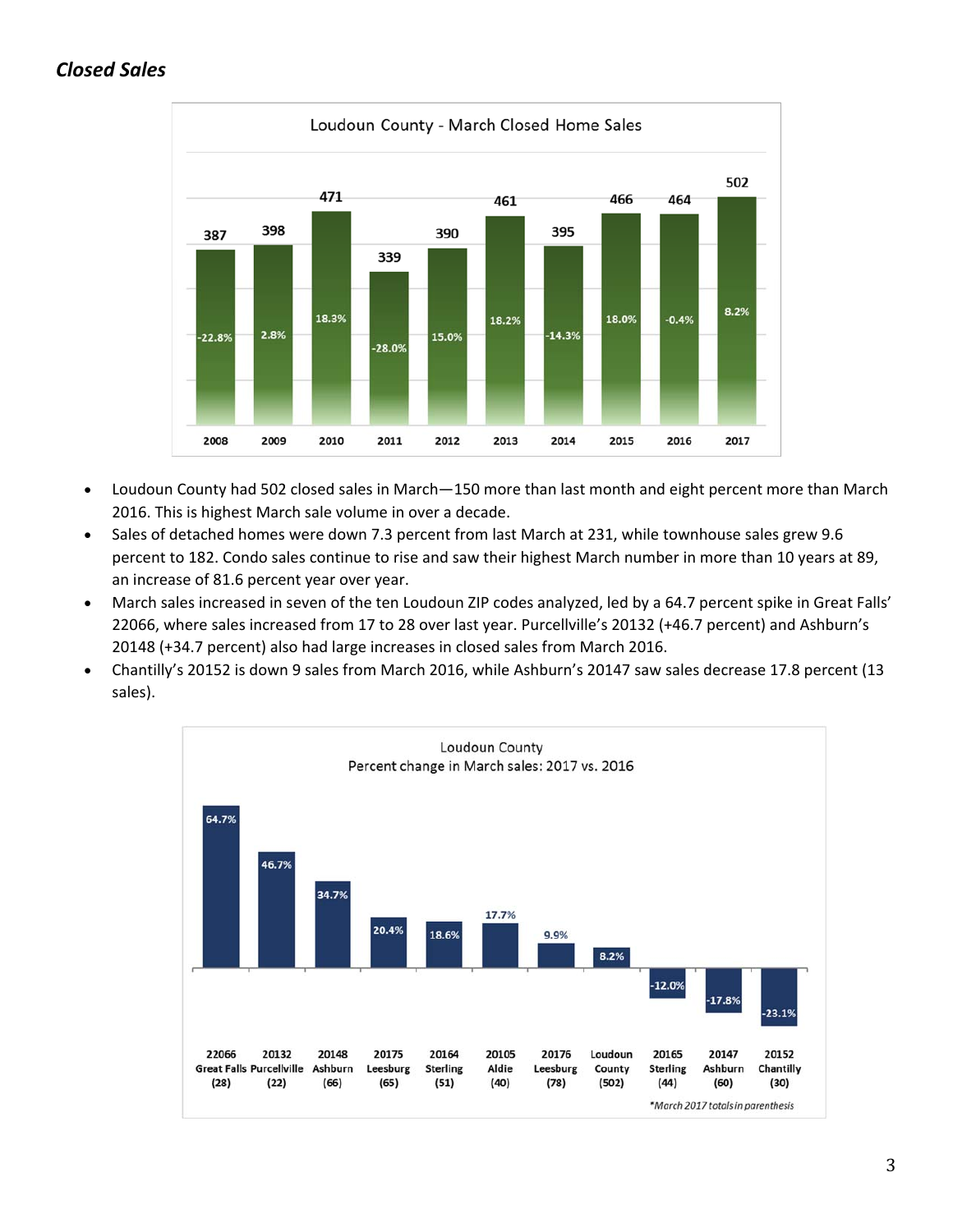### *New Pending Sales*

![](_page_3_Figure_1.jpeg)

- Growth in pending sales continues as the 782 new pending sales in March marks the highest March total since 2006.
- Contract activity in March was up 8.3 percent over March 2016 and topped the five-year March average by 93 pending sales, or 13.3 percent.
- Condo contracts saw an increase of 23.2 percent to 122, the most in over a decade. New pending sales of detached homes increased by 14.2 percent to 403, while new pending sales of townhouses decreased 4.8 percent from March 2016 at 257.
- New pending sales were up in six of the ten ZIP codes analyzed, led by a 36.0 percent spike in Purcellville's 20132.
- Sterling's 20165 new pending sales were down 18.7 percent to 61 while the 29 new pending sales recorded in Great Falls' 22066 were 17.1 percent lower than last March's total.

![](_page_3_Figure_7.jpeg)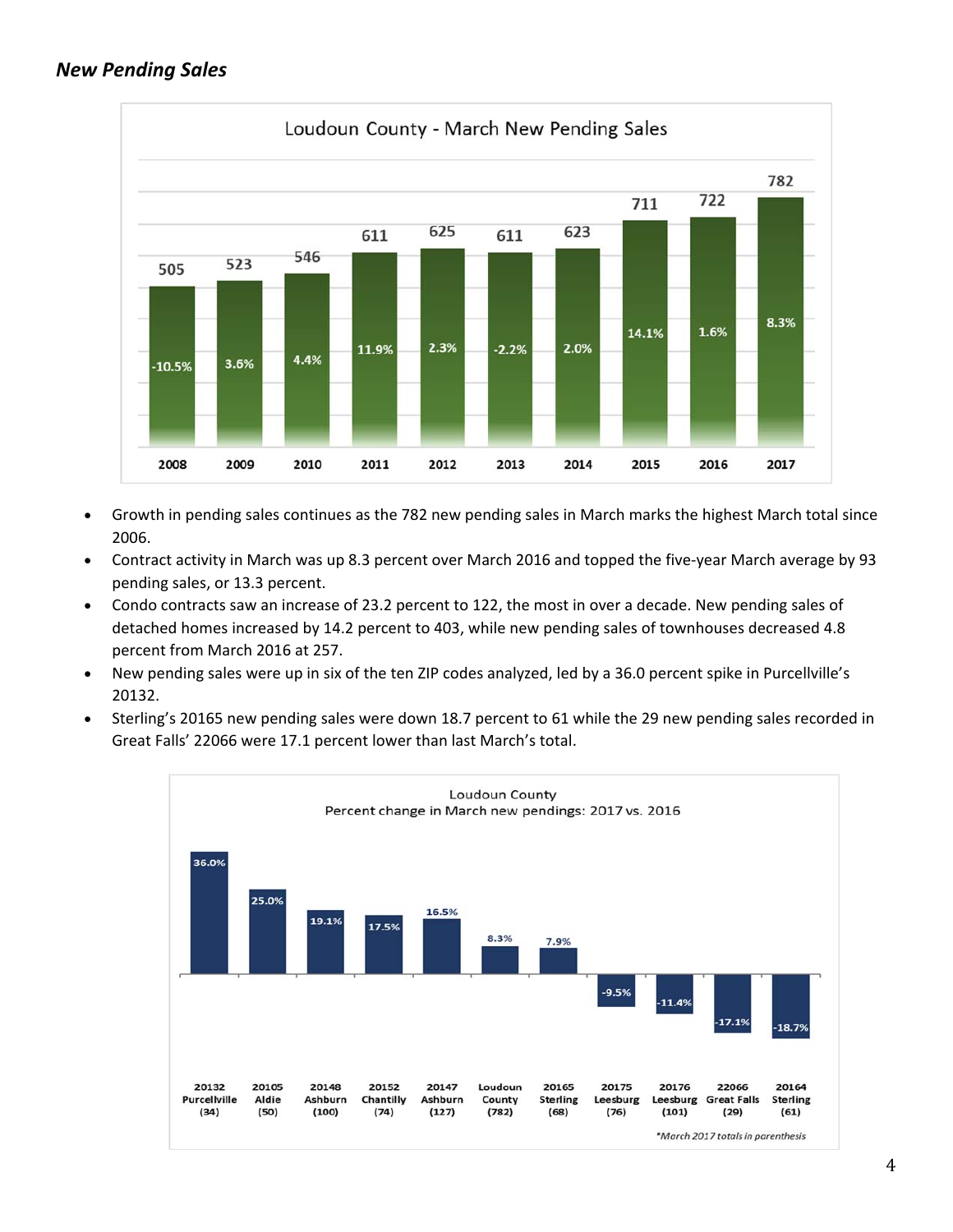## *New Listing Activity*

![](_page_4_Figure_1.jpeg)

- New listing activity in March decreased 2 percent versus last year, but remained 13.2 percent higher than the 5‐ year March average of 1,011.
- The number of year to date new listings is down 1 percent, or 125 listings from March 2016.
- Condo listing activity increased 33.3 percent from March 2016, reaching it highest monthly value in over a decade (156 listings).The detached (676, ‐4.1 percent) and townhouse (312, ‐9.8 percent) segments both saw increases in new listings from March, 2016.
- New listing activity increased versus last year in only three of the ten ZIP codes analyzed, led by a 51.0 percent spike in Purcellville's 20132.
- The year-over-year decrease in new listing activity County-wide was led by a 27.9 percent decrease in Great Falls' 22066 and 17.7 to 22.7 percent drop-offs in Sterling's 2016, Chantilly's 20152, and Leesburg's 20175.

![](_page_4_Figure_7.jpeg)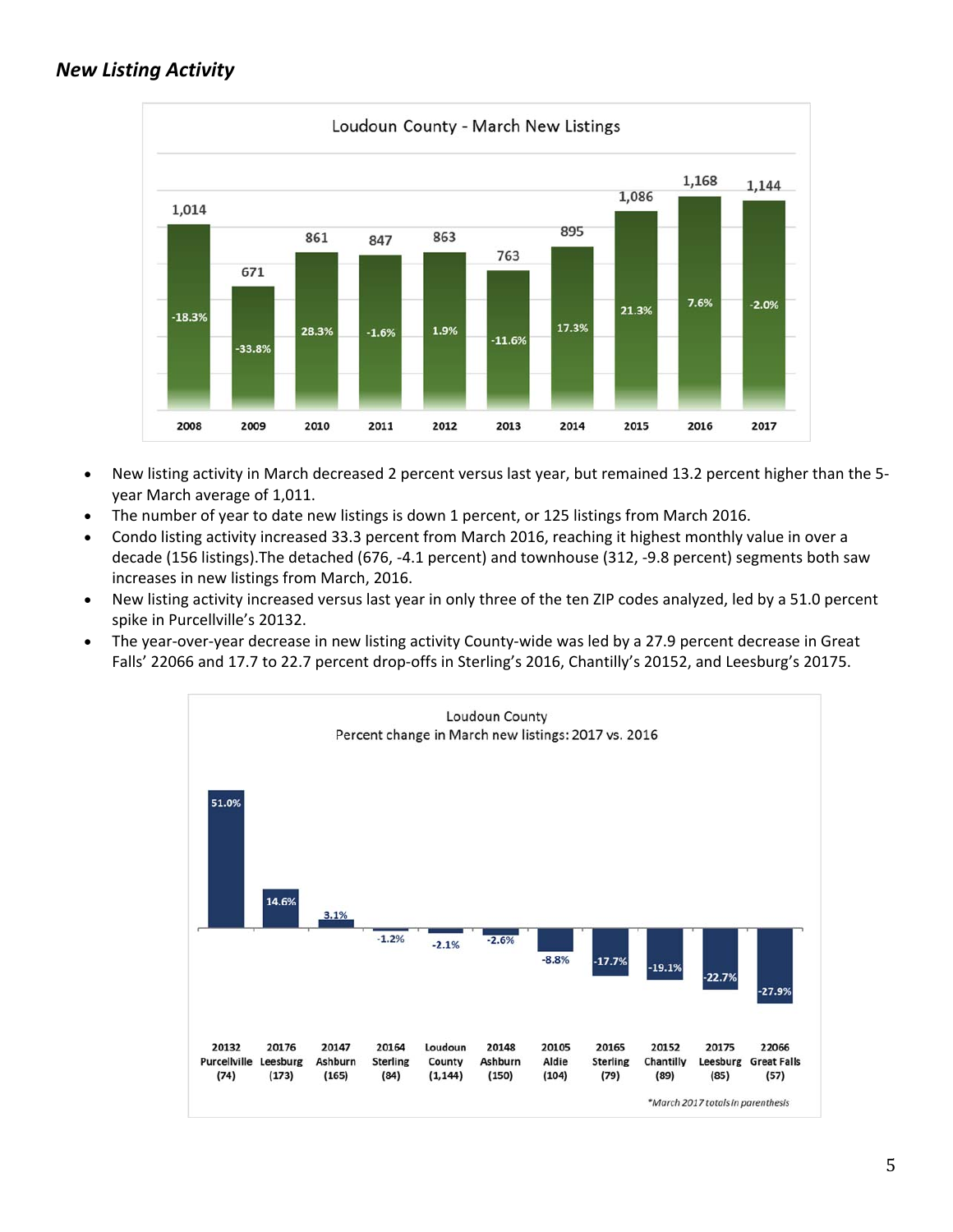![](_page_5_Figure_1.jpeg)

- Active inventory continues to decline and at the end of March it was 18.0 percent lower than the same point last year, with 278 fewer listings for sale. The March active inventory of 1,263 is 11.5 percent lower than the 5‐year average of 1,427.
- Inventories were down in eight of the ten Loudoun ZIP codes studied, led by 46.0 and 39.8 percent drops respectively in Sterling's 20165 and Chantilly's 20152.
- Purcellville's 20132 saw a moderate increase of 13.9 percent or an additional 14 listings over March 2016.
- Based on the average monthly sales pace over the past 12 months, the 1,067 active listings headed into April represent only 2.3 months of supply.
- Inventory is down in all sectors, with townhouses the most tight at 0.9 months of supply, followed by condos (1.5 months) and detached homes (3.5 months)

![](_page_5_Figure_7.jpeg)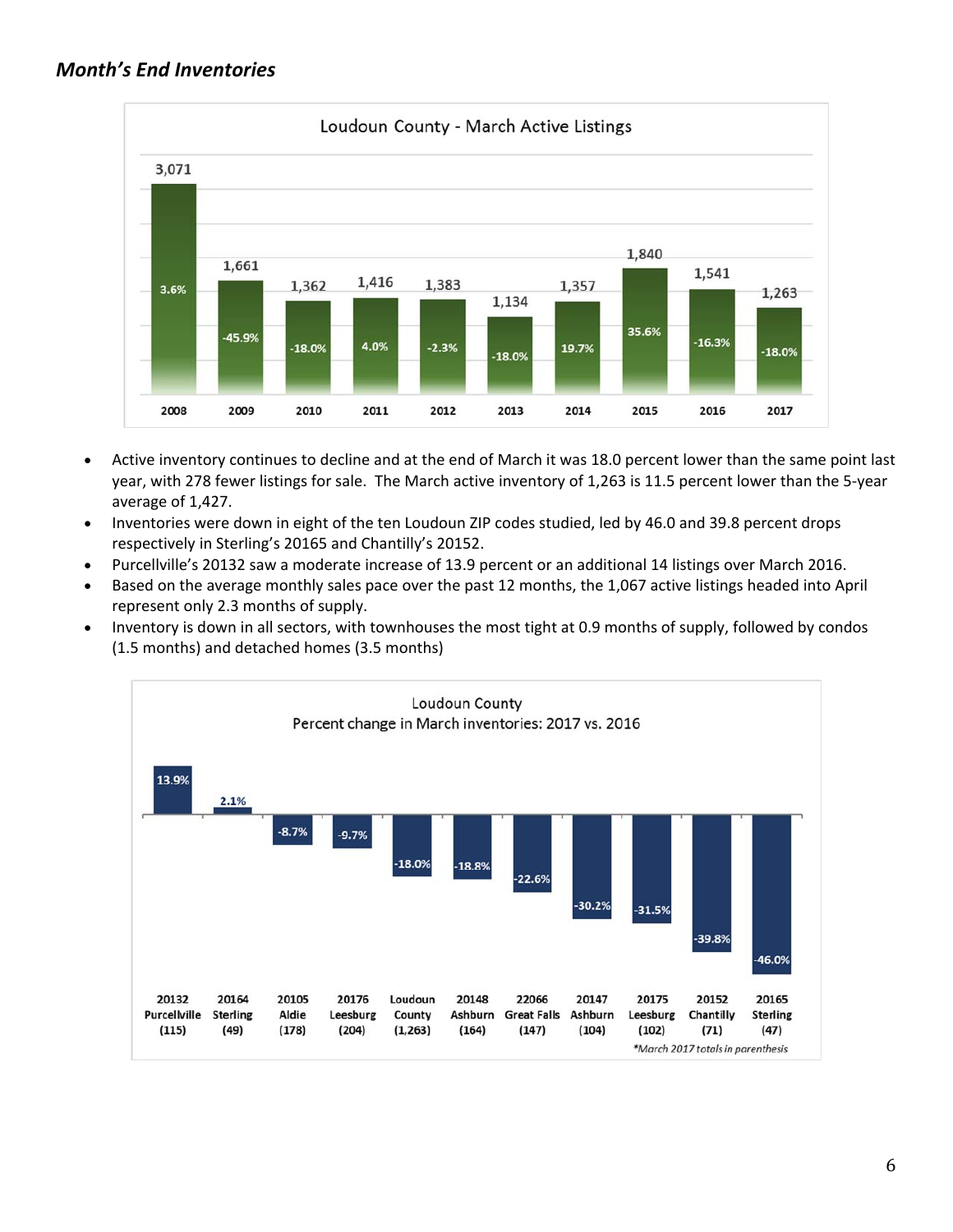![](_page_6_Figure_0.jpeg)

![](_page_6_Figure_1.jpeg)

- Loudoun County home sellers received an average 98.2 percent of original list price in March, 0.7 percentage points more than last year and the highest March ratio in the last decade.
- The county's average sales price to original list price ratio (SP to OLP) was 0.4 percentage points higher than the five‐year March average of 97.8 percent.
- Signifying a tighter market, townhouse sellers receive on average 99.8 percent of their original list price, while detached home sellers receive on average 97.1 percent.
- Average SP to OLP ratios increased in eight of the ten ZIP codes analyzed, with Sterling's 20164 seeing the largest increase as it jumped 1.6 points to 99.2 providing the highest ratio number in the county.
- Ashburn's 20147 remains the highest ratio number, with sellers receiving 100 percent of their original asking price on average. March sellers in Great Falls' 22066 received the lowest percentage of asking price (92.3 percent).

![](_page_6_Figure_7.jpeg)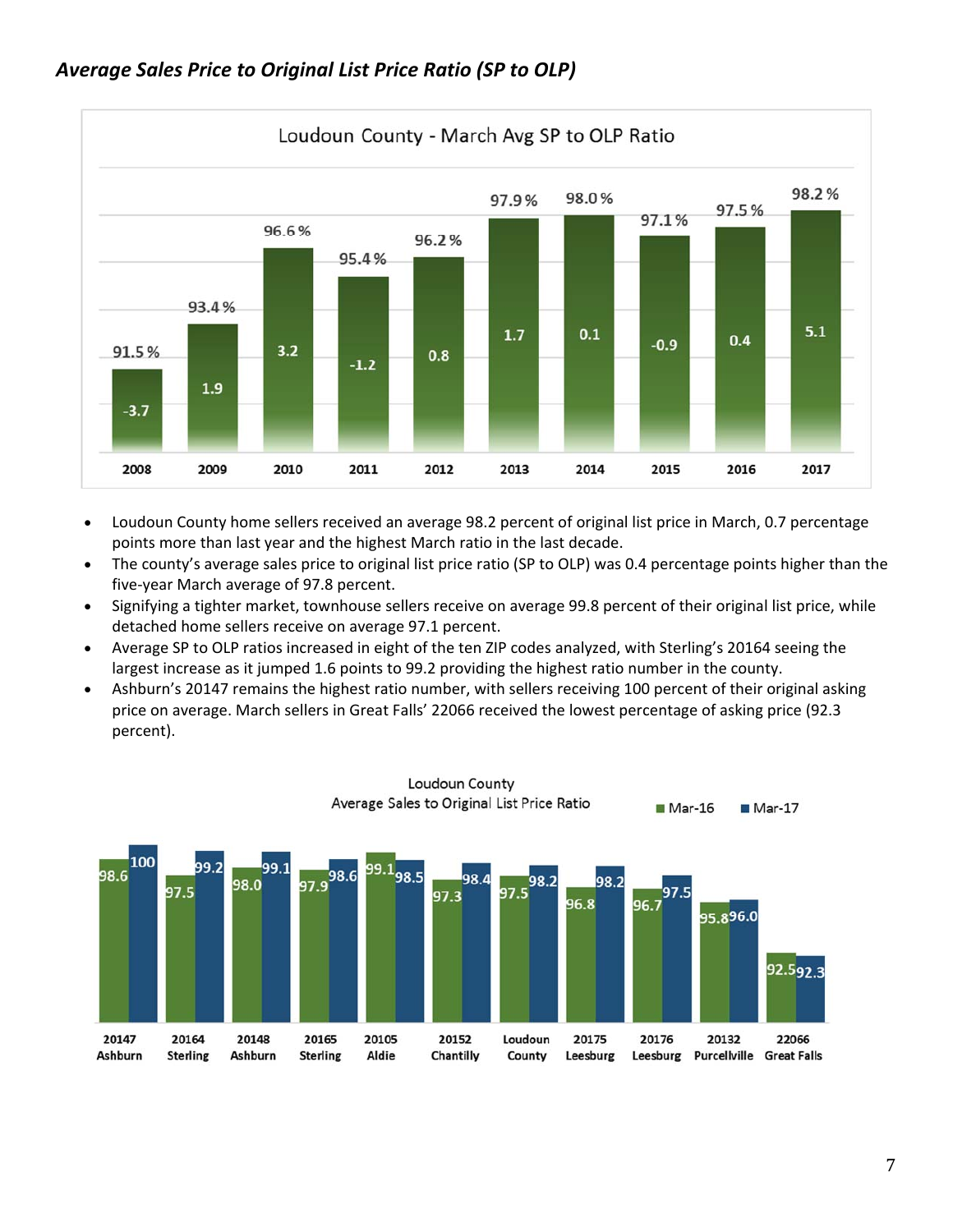# *Days‐On‐Market (DOM)*

![](_page_7_Figure_1.jpeg)

- For the 15<sup>th</sup> consecutive month, homes in March sold significantly faster than last year, with half of the March sales being listed for 8 days or less. This is 20 days less than March 2016's median DOM of 28 and the lowest number in over a decade.
- The 8-day median DOM was 13 days lower than the five-year March average of 21 days and 29 days better than the ten‐year March average of 37 days.
- Half the townhouses sold in March were on the market for 5 days or less, down 58.3 percent from the 12-day median DOM last March. Detached homes had a median DOM of 16, down 61.9 percent from March, 2016. The median DOM for condos was 28 days, down 36 days (56.3 percent) from the March 2016 median DOM of 64.
- Days‐on‐market levels decreased in nine of the ten ZIP codes analyzed, led by a 48‐day improvement in Leesburg's 20176, while Ashburn's 20147 continues at the lowest DOM in the region with a median of 5 days on market. Ashburn's 20148 and Sterling's 20164 saw large decreases in DOM at improvements of 29 and 23 days respectively.
- Purcellville's 20132 saw a loosening of its market with higher median DOM in March corresponding with higher inventory levels.

![](_page_7_Figure_7.jpeg)